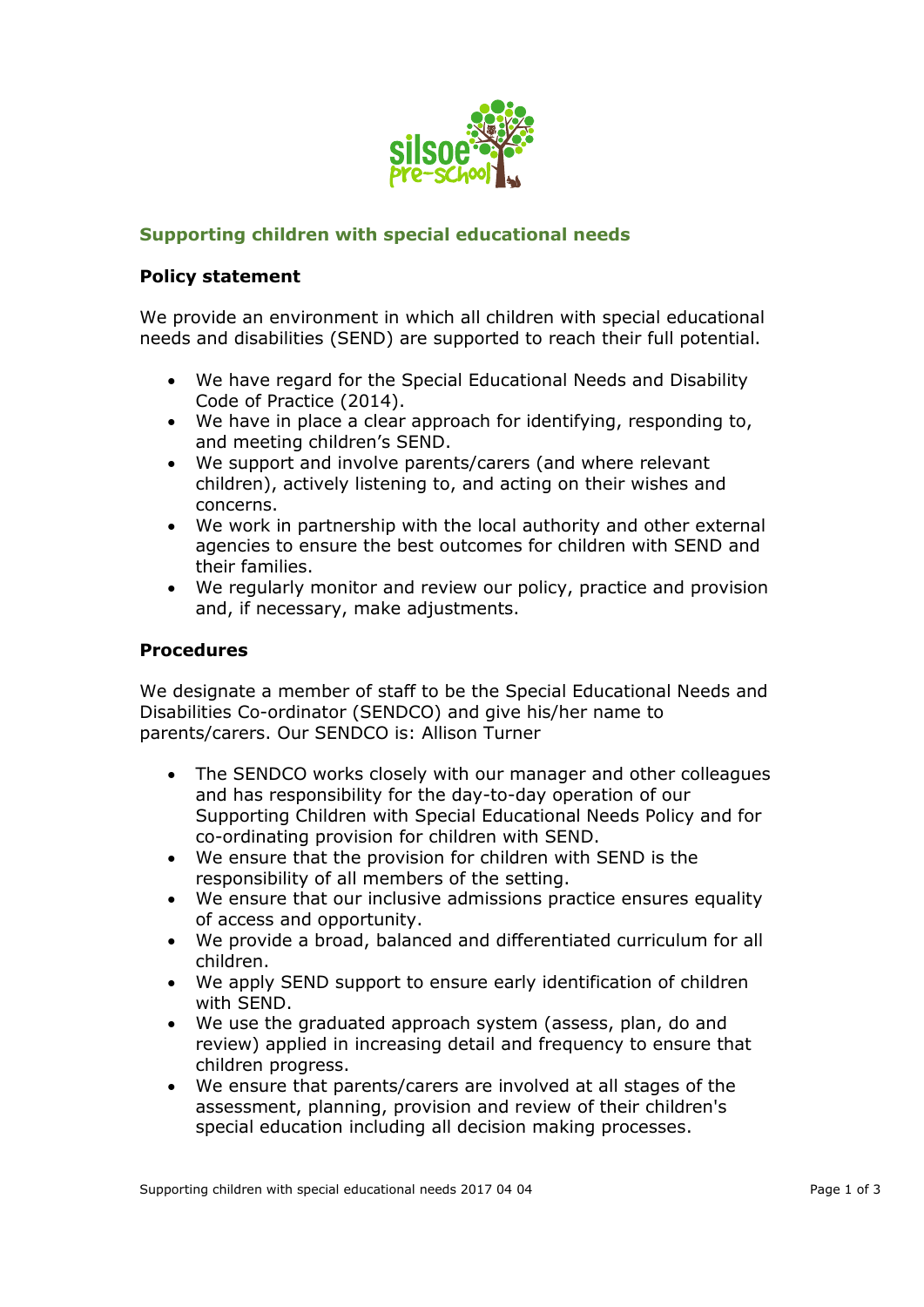

- We, where appropriate, take into account children's views and wishes in decisions being made about them, relevant to their level of understanding.
- We provide parents/carers with information on local sources of support and advice e.g. Local Offer, Information Advice and Support Service.
- We liaise and work with other external agencies to help improve outcomes for children with SEND.
- We have systems in place for referring children for further assessment e.g. Early Help Assessment and Education, Health and Care (EHC) assessment.
- We provide resources (human and financial) to implement our Supporting Children with Special Educational Needs Policy.
- Children eligible for SEND funding will have a SEND support plan. The SENDCO is responsible for ensuring the SEND support Plan has appropriate and relevant targets for the individual child. The SENDCO will work with the child's key worker to write, plan and monitor SEND support plans. The SENDCO will meet the child's parents and share the child's progress with their SEND targets.
- We ensure that all our staff are aware of our Supporting Children with Special Educational Needs Policy and the procedures for identifying, assessing and making provision for children with SEND. We provide in-service training for parents, carers, practitioners and volunteers.
- We raise awareness of our special education provision via our website and or promotional materials.
- We ensure the effectiveness of our special educational needs provision by collecting information from a range of sources e.g. action plan reviews, staff and management meetings, parental and external agency's views, inspections and complaints. This information is collated, evaluated and reviewed annually.
- We provide a complaints procedure.
- We monitor and review our policy annually.

## **Further guidance**

Early Years Foundation Stage Statutory Framework (DfE 2017) Working Together to Safeguard Children (DfE 2015) Special Educational Needs and Disability Code of Practice (DfE & DoH 2014)